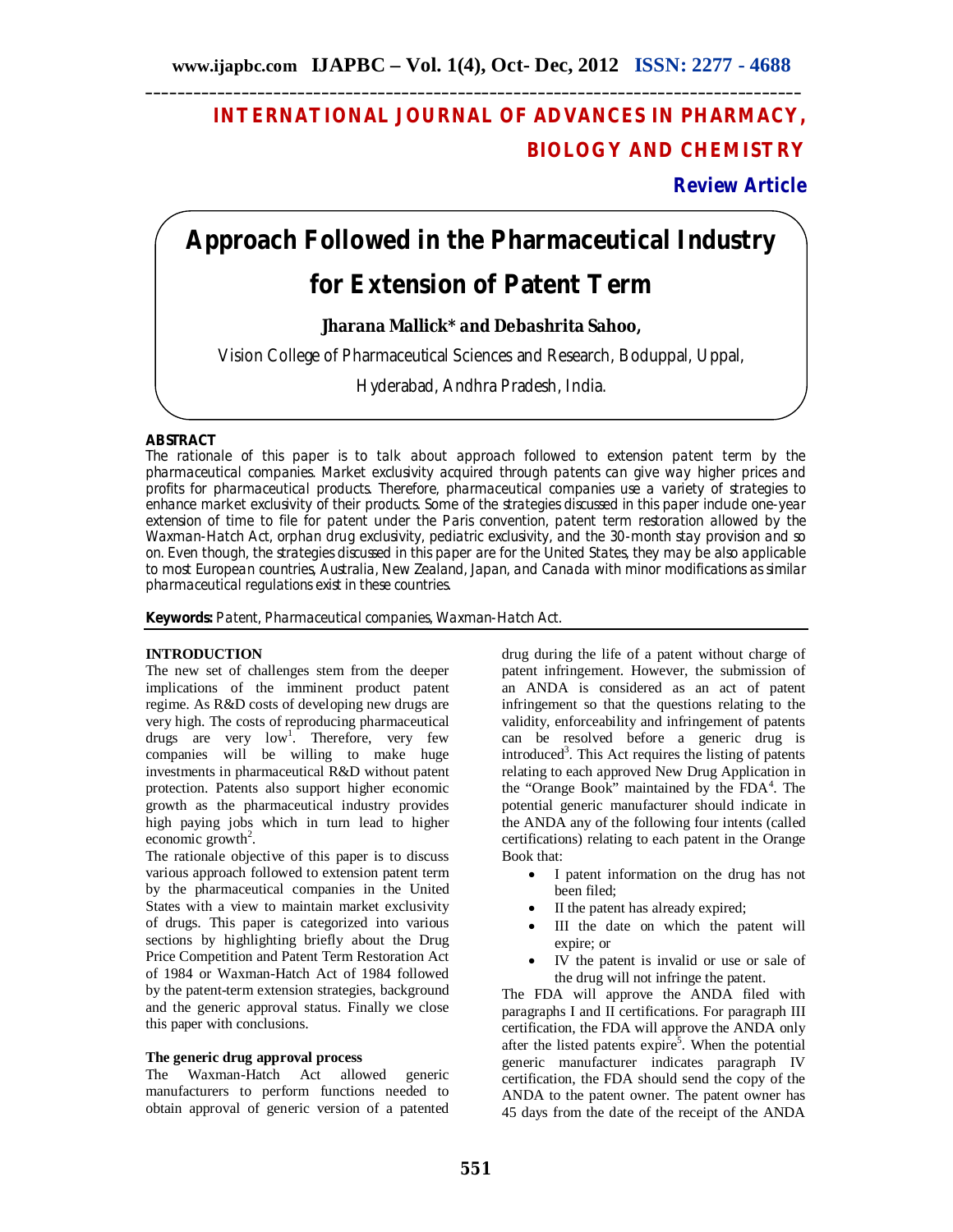to execute patent infringement suit. If the patent owner executes the patent infringement suit in the timely manner, the patent owner immediately gets a 30 month stay from the FDA from approving the generic version of the drug. The FDA should then wait until

- Court finds that the listed patent is either invalid or not infringed;
- The listed patent expires if the court finds the listed patent is valid;
- Court orders or thirty months from the date on which the patent owner received the copy of the ANDA elapse.

Every time a new patent is added in the Orange Book, the brand manufacturer gets a 30-month stay from approving the  $ANDA<sup>6</sup>$ . However, the 30month stay obtained for each patent runs concurrently. Currently, the brand manufacturer

can only get one 30-month extension. The first generic manufacturer who files ANDA with paragraph IV certification is rewarded with 180 day market exclusivity, if its generic drug is approved<sup>7</sup>.

#### **RESULT AND DISCUSSION**

Market exclusivity acquired through patents can yield higher prices and profits for pharmaceutical products. Therefore, the pharmaceutical companies use a variety of strategies of to increase market exclusivity of their products<sup>8</sup>. The Paris convention, patent term restoration allowed by the Waxman-Hatch Act, orphan drug exclusivity, pediatric exclusivity, and the 30-month stay provision represent some strategies to maintain market exclusivity and delay introduction of generics.

| <b>Description</b>             | <b>Description</b>                                                                                                                                                      | <b>Duration</b>                                                                                                                                                                                                                          | <b>ANDA Filing</b>                     |
|--------------------------------|-------------------------------------------------------------------------------------------------------------------------------------------------------------------------|------------------------------------------------------------------------------------------------------------------------------------------------------------------------------------------------------------------------------------------|----------------------------------------|
| Patents                        | Compound, medical<br>use, process, formulation                                                                                                                          | 20 years from the date of filing.                                                                                                                                                                                                        | Before patent<br>expires               |
| Patent Term<br>Restoration     | To make up for time lost<br>in clinical testing and FDA<br>approval time                                                                                                | Maximum 5 years for the lost time. Time<br>from NDA approval until patent expiry may<br>not exceed 14 years.                                                                                                                             | Before patent expires.                 |
| The Paris<br>Convention        | Patents                                                                                                                                                                 | Allows an inventor who files for patent in<br>any member nation one year to file patent in<br>any other member nation                                                                                                                    |                                        |
| Waxman-Hatch<br>Exclusivity    | Drug (new chemical Entity)<br>approved by the FDA                                                                                                                       | 5 years from the date of drug approval (plus<br>ANDA approval time).                                                                                                                                                                     | Only after market time<br>expires      |
| Waxman-Hatch<br>Exclusivity    | Drug (Not a new chemical<br>entity) approved by the FDA                                                                                                                 | 3 years from the date of drug approval (plus)<br>ANDA approval time).                                                                                                                                                                    | Only after market time<br>Expires      |
| Orphan Drug<br>Drugs           | Indications less than 200,000<br>US patients                                                                                                                            | No approval of same drug for same<br>indication for 7 years                                                                                                                                                                              |                                        |
| The 30 month stay<br>provision | Brand-name drug<br>manufacturer against whose<br>drug ANDA with paragraph<br>IV certification has been filed<br>and brand-name company<br>sues for patent infringement. | Until $(1)$ the date patent expires, $(2)$ court<br>decision, $(3)30$ months from the date of<br>receipt of notice of the paragraph IV<br>certification<br>Note:<br>ANDA - Abbreviate New Drug Application<br>NDA - New Drug Application | Currently, only<br>one stay is allowed |

| Table 1: Summary of Market Exclusivities (patent-term extension strategies) |  |  |  |
|-----------------------------------------------------------------------------|--|--|--|
|                                                                             |  |  |  |

#### **REFERENCES**

- 1. Winslow R and Martinez B. Efforts to Switch Patients to Generic Prozac Advance. The Wall Street Journal (August 20, 2001), A3.
- 2. BlueCross BlueShield Association, Intellectual Property Protection, Chapter  $3.$  http:// bcbshealthissues.com/issues/drugprices/re port/chpt3.vtml, July 3, 2003<br>"Patents: Frequently
- 3. "Patents: Frequently Asked Questions". World Intellectual Property Organization. Retrieved 22 February 2009
- 4. Charles Anthon, A Classical Dictionary: Containing An Account Of The Principal Proper Names Mentioned in Ancient

Authors, And Intended To Elucidate All The Important Points Connected With The Geography, History, Biography, Mythology, And Fine Arts Of The Greeks And Romans Together With An Account Of Coins, Weights, And Measures, With Tabular Values Of The Same, Harper &

- Bros, 1841, 1273<br>5. Christine Ma MacLeod, Inventing the Industrial Revolution: The English Patent<br>System, 1660-1800, Cambridge  $1660-1800$ , Cambridge University Press, 2002, ISBN 0-521- 89399-2, ISBN 978-0-521-89399-2, p. 11.
- 6. James W Cortada. Rise of the knowledge worker, Volume 8 of Resources for the knowledge-based economy", Knowledge